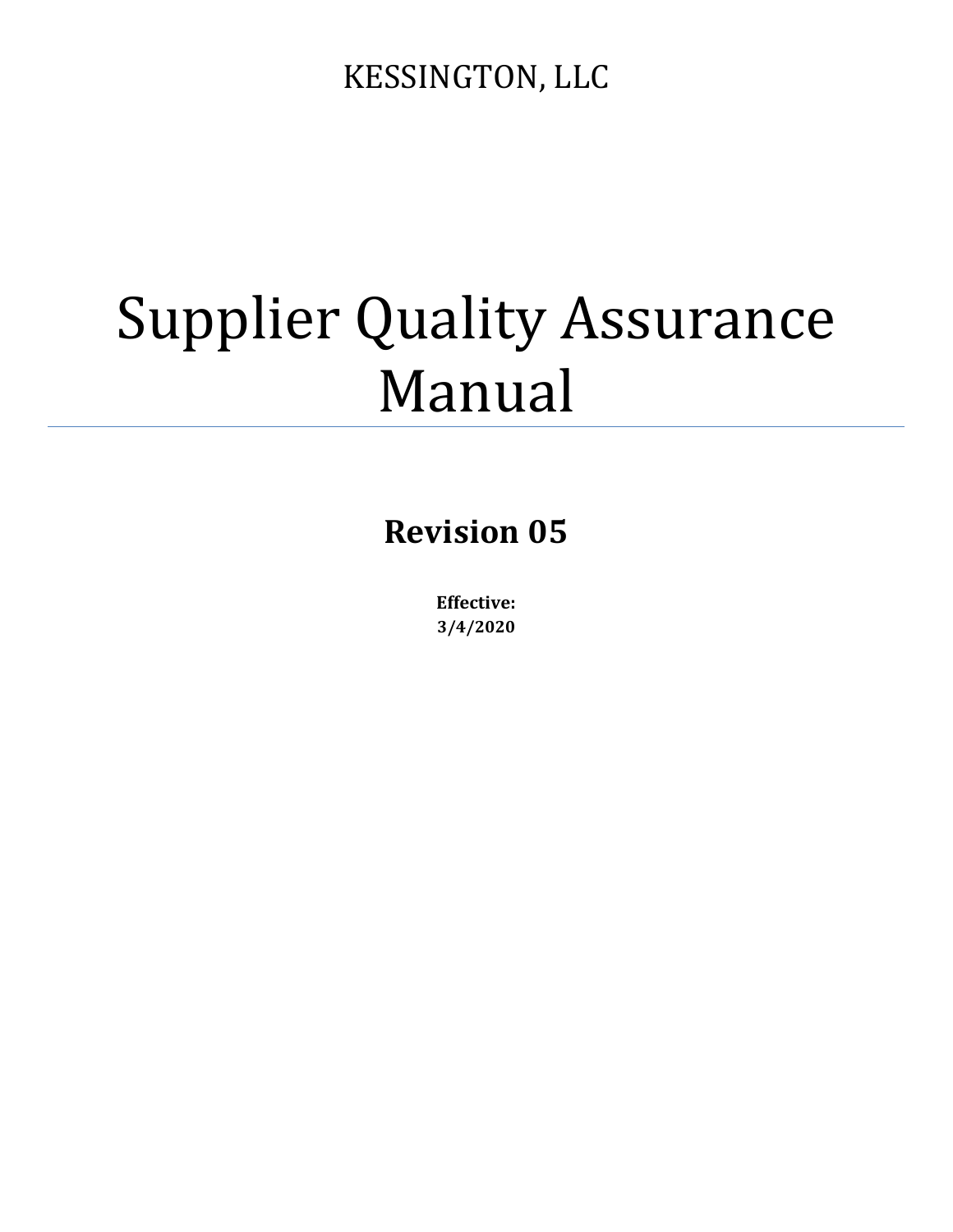# **Table of Contents**

<span id="page-1-0"></span>

| <b>Purpose</b>                                       | $\overline{2}$ | <b>Audits and Surveys</b>                                          | 10 |
|------------------------------------------------------|----------------|--------------------------------------------------------------------|----|
| <b>Applicability</b>                                 | $\overline{2}$ | <b>Use of Approved Process</b><br><b>Suppliers</b>                 | 10 |
| <b>Prohibited Practices</b>                          | 3              | <b>Supplier Packaging Material</b>                                 | 10 |
| <b>Quality System Requirements</b>                   | 4              | <b>Foreign Object Detection</b>                                    | 11 |
| <b>Product Conformance</b>                           | $\overline{7}$ | <b>Reach Compliance</b>                                            | 11 |
| <b>First Article Inspection Report</b>               | $\overline{7}$ | <b>Honeywell Approved Sources</b>                                  | 11 |
| <b>Kessington Initiated Changes</b>                  | $\overline{7}$ | <b>Raw Material Verification</b>                                   | 11 |
| <b>Certificate of Conformance</b>                    | $\overline{7}$ | <b>NADCAP Approved Special</b><br>Processor                        | 12 |
| <b>Material and Process</b><br><b>Certifications</b> | 8              | <b>Kessington Furnished</b><br>Equipment                           | 12 |
| <b>Supplier's Records</b>                            | 8              | <b>Kessington Furnished Raw</b><br><b>Material</b>                 | 12 |
| <b>Corrective and Preventive</b><br><b>Action</b>    | 9              | Limited Shelf Life Material(s)                                     | 12 |
| <b>Control of Nonconforming</b><br><b>Material</b>   | 9              | <b>Functional Test Data</b>                                        | 13 |
| <b>Quality Surveillance</b>                          | 10             | <b>Defense Federal Acquisition</b><br><b>Regulation Supplement</b> | 13 |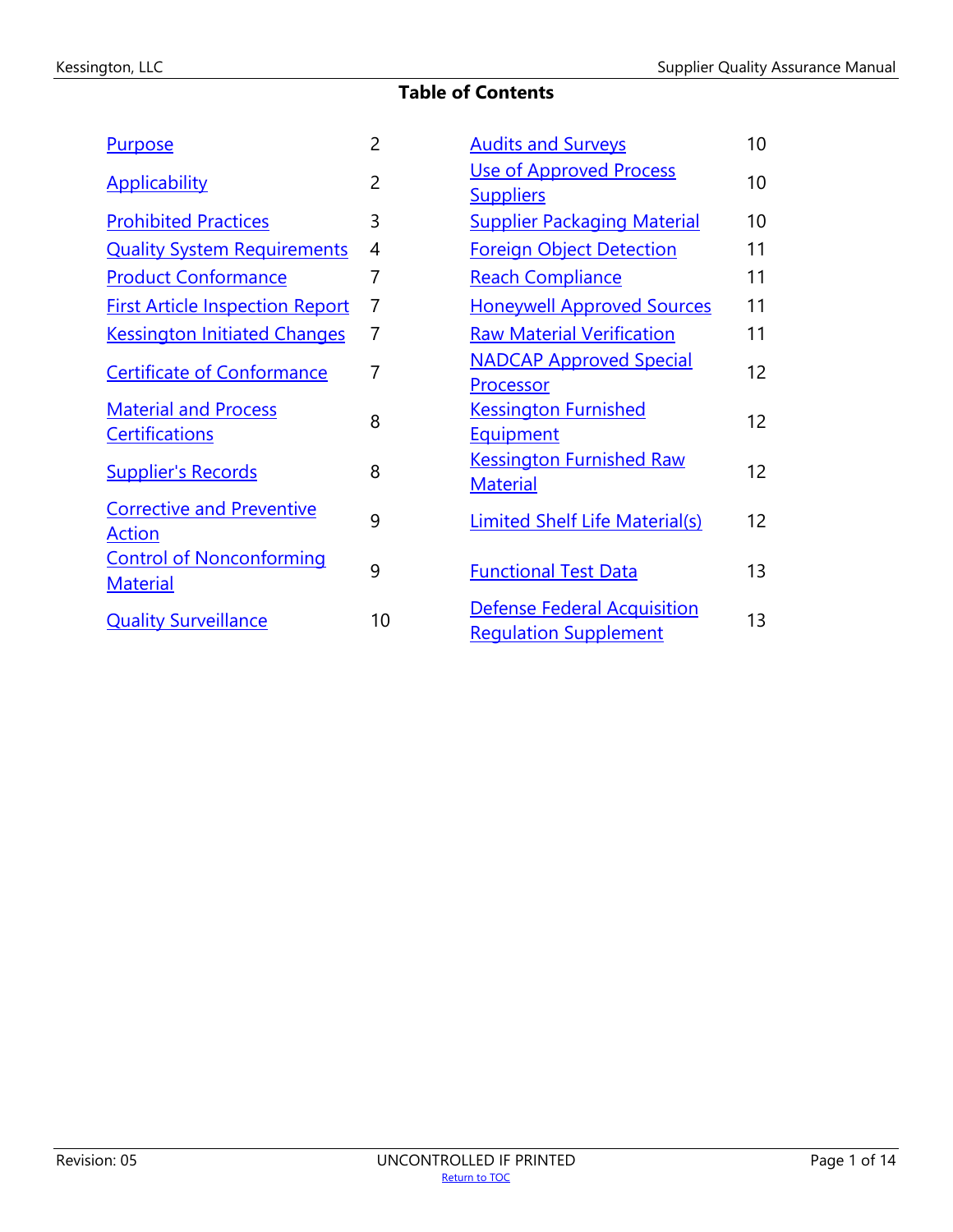#### <span id="page-2-0"></span>**Purpose**

This document establishes general and special product assurance requirements for exclusive use on Kessington contracts and is part of the Terms and Conditions. It is intended to clearly define all requirements for the supplier to assure that all products delivered by the supplier on the contract conform to Kessington specified requirements for quality, reliability and integrity.

# <span id="page-2-1"></span>**Applicability**

Unless expressly excluded on the contract, the requirements herein shall apply to all orders. The supplier's compliance to these requirements is subject to verification by the Kessington.

To assure conformance to all contract requirements, the supplier shall flow down applicable requirements to all the supplier's sub-tier procurement of products and/or services at all levels of the supply chain scheduled for delivery to Kessington.

All documents including drawings and specifications, whether Kessington, Industry, or Government, are considered part of the contract requirements when specified directly on the contract or in documents referenced by the contract.

Unless otherwise specified on the contract or referenced documents, the revision status of all applicable documents, in effect on the date of issue of the contract, apply to the order.

Copies of proprietary documents and any special documents not generally available from commercial sources, required by the supplier to comply with contract requirements, will be furnished to the supplier by Kessington. Copies of Industry or Government documents and standards are available from a number of commercial sources, and the supplier is responsible for obtaining such documents. Any problem experienced by the supplier in obtaining required documents should be brought to the attention of Kessington.

# **Right of Entry**

Kessington reserves the right of entry for verification of the quality of work, records and material at any place including sub tier facilities.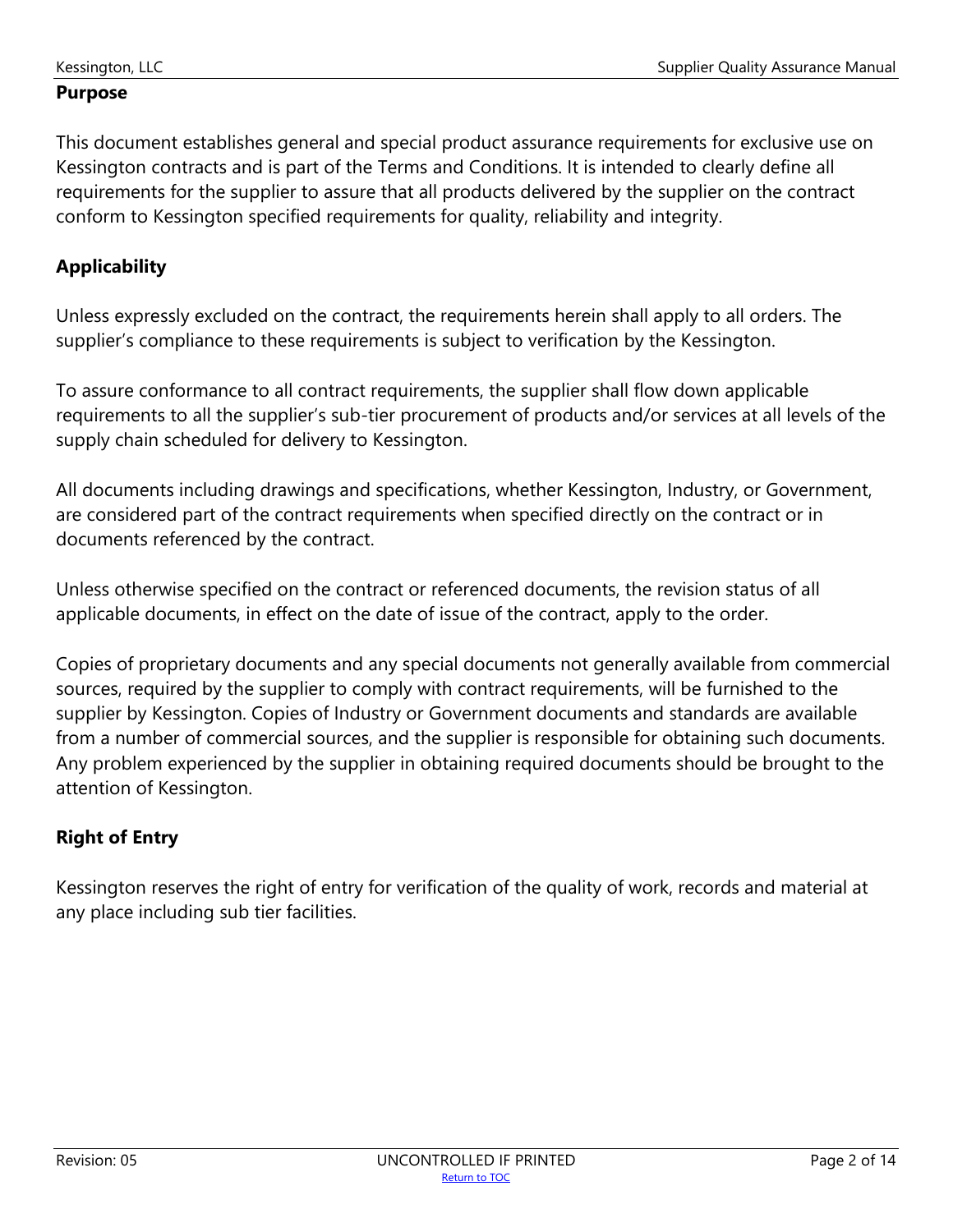#### <span id="page-3-0"></span>**Prohibited Practices**

The following acts and practices are prohibited and any violation not approved by Kessington in writing may result in disqualification of the supplier.

#### **Unauthorized Facility Changes**

During performance on the contract, the supplier shall give Kessington written notice before relocating any production, inspection or processing facilities, or making any other changes that may affect product quality.

#### **Unauthorized Product Changes or Substitutions**

The supplier shall not make any changes or substitutions to any products or services required by the applicable drawing, specification or document without prior written authorization from Kessington. Authorization may be contingent on Kessington or their representative's review of proposed changes at the facilities of the supplier or the supplier's sub tier sources.

#### **Unauthorized Repairs**

The supplier shall not perform any repairs by welding, brazing, soldering, plugging, bushing, or use of paints, peening, adhesives or plating, or any other repair method, on products damaged or found to be discrepant during fabrication or processing, or on defects in castings of forgings, unless such repairs are specifically authorized by Kessington in writing.

# **Use of Newspaper for Packaging**

Due to the acid nature of ink, the use of newspapers for packaging products is prohibited.

# **Unauthorized use of Nonconventional Manufacturing Methods**

Unless specified on the drawing, specification or contract, the supplier shall not use any nonconventional manufacturing or processing methods, such as electrical discharge machining (EDM), electro chemical machining (ECM), laser or abrasive water jet cutting or drilling, flame spray coatings, etc., on products scheduled for delivery to Kessington without prior written authorization by Kessington. Authorization may be contingent on Kessington or Kessington's representative's review and approval of the method, facilities, equipment and qualified personnel.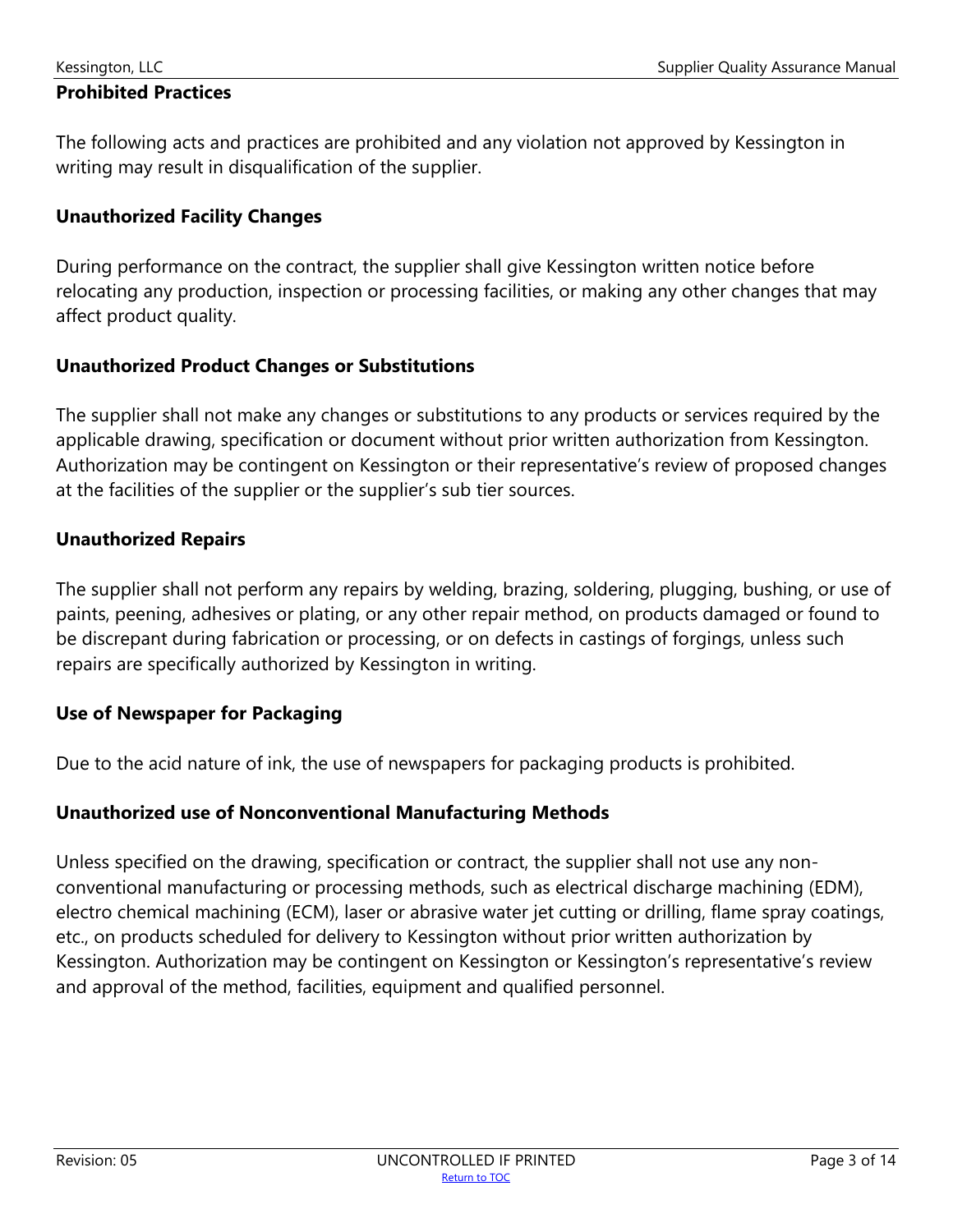<span id="page-4-0"></span>The supplier shall establish and maintain an inspection system in compliance with the requirements of ISO 9001.

**Note:** Supplier must be compliant but certification is not required.

#### **Responsibilities**

The supplier shall provide and maintain an inspection system that ensures that all products and services submitted to Kessington for acceptance conform to contract requirements. The supplier and their sub tiers at all levels shall perform the inspections and tests required to substantiate products conformance. The supplier's inspection system shall be documented and shall be available for review by the Kessington representative prior to the initiation of production and throughout the life of the contract. Kessington may furnish a written notice of the acceptability or non-acceptability of the inspection system. The supplier shall notify Kessington in writing of any change to the supplier's inspection system. The inspection system shall be subject to disapproval if any changes would result in nonconforming products.

#### **Inspection and Testing Documentation**

Inspection and testing documentation shall be prescribed by clear, complete and, current. Criteria for approval and rejection of products shall be included.

# **Records**

The supplier shall maintain adequate records of all inspections and tests. The records shall indicate the nature and number of observations made, the number and type of deficiencies found, the quantities approved and rejected and the nature of corrective action taken as appropriate.

#### **Drawings and Changes**

The supplier's inspection system shall provide for procedures which will assure that the latest applicable drawings, specifications and instructions required by the contract as well as authorized changes, are used for manufacturing, processes, inspection and testing.

#### **Inspecting, Measuring, and Test Equipment**

The supplier shall provide and maintain inspecting, testing and measuring equipment necessary to ensure that products conform to the requirements. In order to ensure continued accuracy, they shall be calibrated at established intervals against certified standards. If production tooling, such as jigs, fixtures, templates, and patterns are used as a media of inspection, such devices shall also be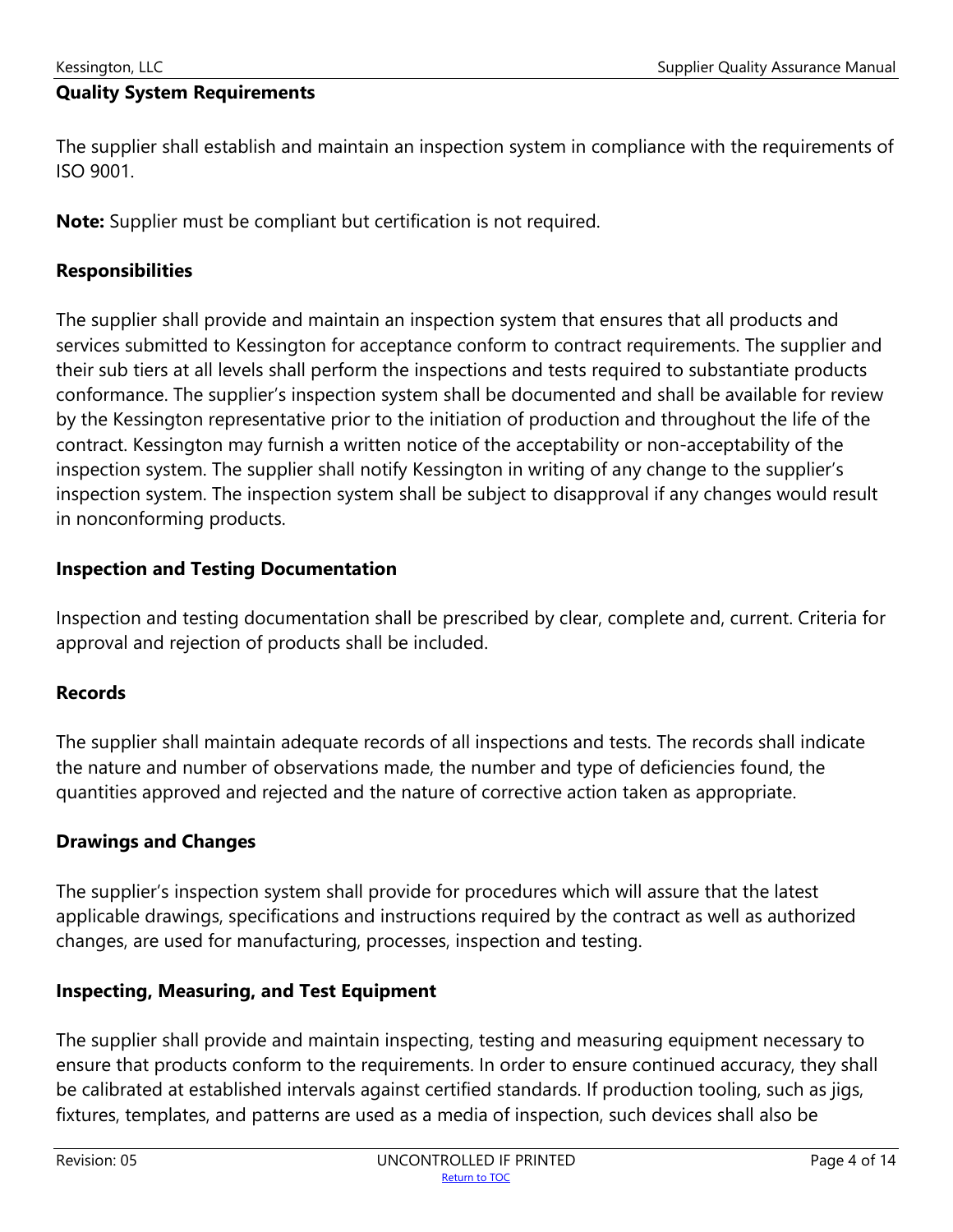inspected for accuracy at established intervals. Calibration shall be in accordance with a nationally or internationally recognized standard (i.e. ANSI NCSL Z540.3 or ISO 10012). When required, the supplier's inspecting, measuring and test equipment shall be made available for use by the Kessington representative to determine conformance of products with contract requirements. In addition, supplier's personnel shall be made available for operation of such devices and for verification of their accuracy and condition.

#### **Indication of Inspection Status**

The supplier shall maintain a positive system for identifying the inspection status of products. Identification may be accomplished by means of stamp, tags or other means of control.

#### **Sampling Inspection**

Sampling inspection procedures used by the supplier to determine quality conformance of products shall have an acceptance criteria of C=0 per ANSI/ASQ Z1.4.

#### **Kessington Inspection at Suppliers Facilities**

The right of entry requirement must be flowed down as part of the contract requirements to all subtier suppliers at all levels of the supply chain. Kessington inspection shall not constitute acceptance; nor shall it in any way replace supplier's inspection or otherwise relieve the supplier of the responsibility to furnish an acceptable end item. When inspection at supplier's facility is performed by Kessington, such inspection shall not be used by supplier as evidence of effective inspection by such supplier or sub tier sources.

# **Contribution to Product or Service Conformity, Product Safety, Importance of Ethical Behavior**

Suppliers must ensure that employees are aware of their contribution to Product or Service Conformity, Product Safety and the Importance of Ethical Behavior.

The supplier shall:

- Be committed to the highest standards of ethics and business conduct
- Comply with the law, honor commitments, act in good faith, and be accountable
- Strive to maintain full compliance with all laws and regulations applicable to the operation of the business and customer relationships
- Not offer, promise, authorize, or provide, directly or indirectly, anything of value (including business gifts or courtesies) with the intent or effect of inducing anyone to engage in unfair business practices
- Avoid involvement in activities that may be perceived as a conflict-of-interest
- Respect the legitimate proprietary rights and intellectual property rights of customers and Suppliers and take proper care to protect sensitive information, including confidential,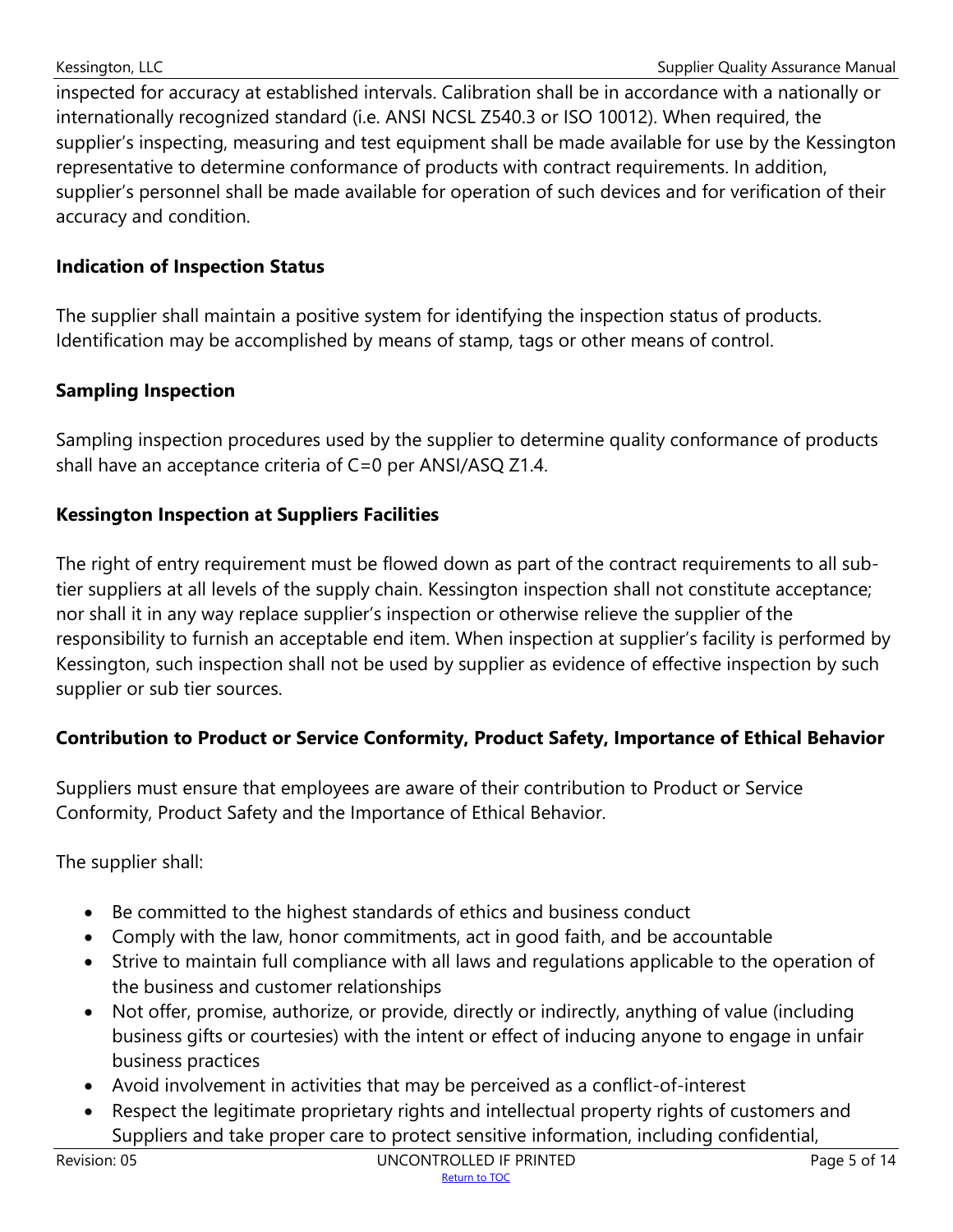proprietary and personal information

- Support product safety by ensuring robust management of special requirements, critical items and key characteristics.
- Communicate any concerns with respect to product safety to Kessington
- Notify its own employees whenever possible of any concern to product safety and mitigate the concern

The supplier will ensure that employees and people working on its behalf are aware of:

- Their contribution to product or service conformity
- Their contribution to product safety
- The importance of ethical behavior

# **Stock Control and Traceability**

The supplier's system shall provide for handling and storage of products in a manner to protect product quality by preventing damage, loss, deterioration, contamination, corrosion, degradation or substitution. Stock control shall be such that it precludes unauthorized withdrawal of products. Products from different manufacturing sources shall be stored in a manner so that products do not become intermixed and that the manufacturing source and the identity and traceability of the individual lot, batch, heat number, etc. are maintained from time of receipt by the supplier from the supplier's sub tier source, to delivery to Kessington.

# **Referenced Data**

All referenced data for purchases applying to a Kessington contract shall be available for review. All referenced data required for Kessington inspection purposes shall be included with each shipment.

#### **Receiving Inspection**

Subcontracted products and services shall be subjected to inspection after receipt.

#### **Preparation for Shipment**

The supplier shall assure that products are complete to contract requirements and that all manufacturing and product inspection and acceptance requirements have been satisfied prior to shipment. A Certificate of Conformance shall be completed and submitted with each shipment. The supplier shall assure that products are packaged in accordance with applicable requirements and are accompanied by the required inspection and technical documents.

#### **Alterations by the Supplier**

Revision: 05 Contract CONTROLLED IF PRINTED Page 6 of 14 [Return to TOC](#page-1-0) The supplier shall not modify or repair products unless authorized by Kessington. When the supplier is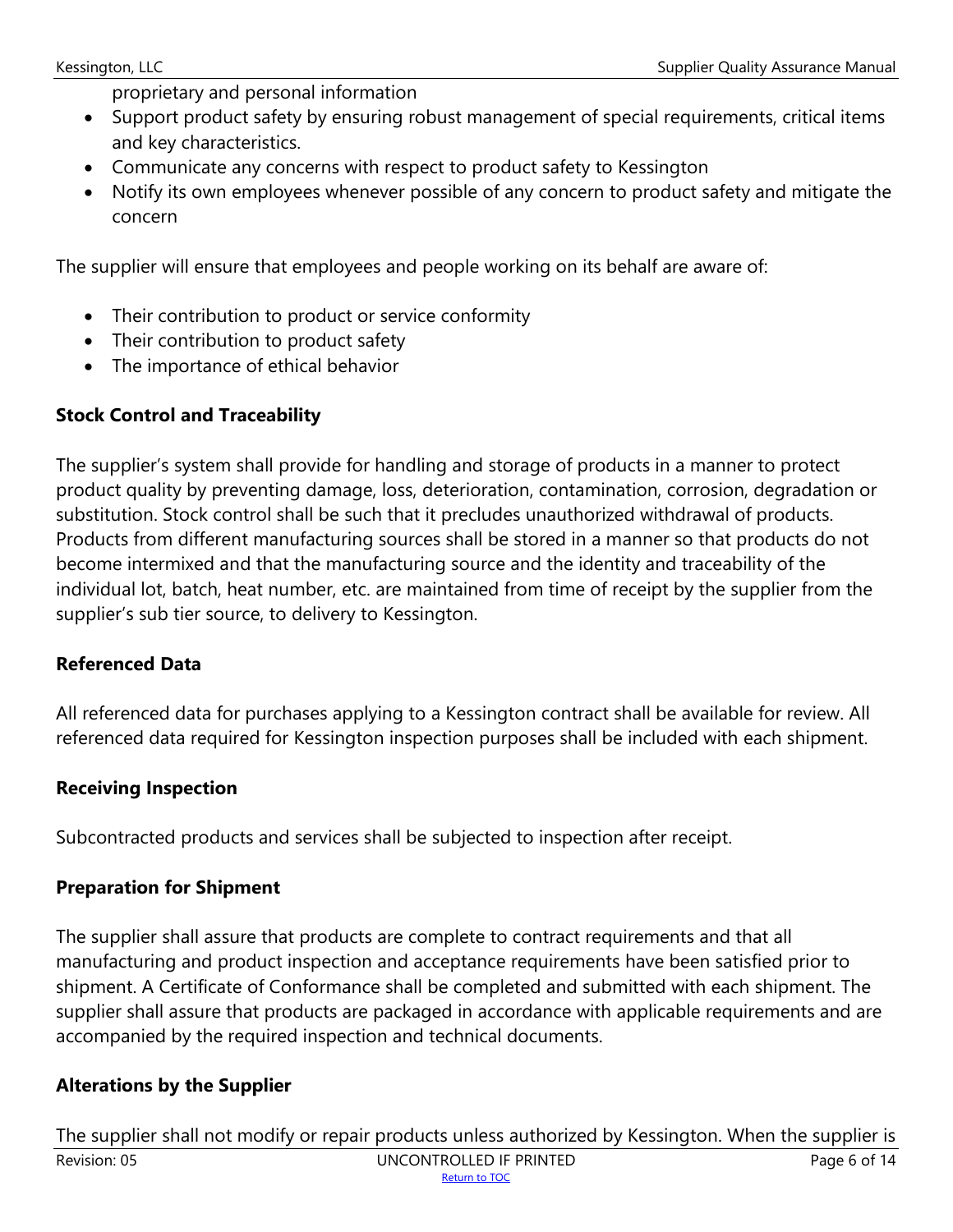authorized to perform alterations, the supplier shall maintain all records pertinent to the work being performed. Such records shall be available for Kessington's review upon request.

#### <span id="page-7-0"></span>**Product Conformance**

Neither audit, surveillance, inspection and/or tests made by Kessington or their representative at either the supplier's or Kessington's facility, nor the supplier's compliance with all applicable product quality assurance requirements herein, shall relieve the supplier of the responsibility to furnish products that conform to all of the requirements of the contract.

#### <span id="page-7-1"></span>**First Article Inspection Report**

The supplier shall perform a First Article Inspection (FAI) in accordance with the requirements of the current revision of SAE Aerospace Standard AS 9102. Excess products, remaining from a previous production lot, may not be used to fulfill the 1st Article requirements. The supplier shall furnish a copy of the completed 1st Article Inspection forms, per AS 9102, section 6, with the initial delivery of products on the Contract.

#### <span id="page-7-2"></span>**Kessington Initiated Changes**

The supplier shall incorporate on products, all changes to drawings, specifications, tests, inspection and fabrication methods or any other changes initiated by Kessington through a formal contract change and/or amendment. The supplier's system shall include appropriate controls and records, including records at the supplier's sub tier sources, showing the date, lot, serial number, revision letter or other positive identification that provides objective evidence of incorporation of all changes in products. Such records shall be subject to verification by Kessington.

#### <span id="page-7-3"></span>**Certificate of Conformance**

The supplier shall provide a legible packing slip/shipper and a Certificate of Conformance, which shall contain at a minimum:

- a) A written statement that all products and/or services comply with all requirements of the contract and:
	- 1) Part number
	- 2) Revision
	- 3) Purchase order number
	- 4) Line item number
	- 5) Manufacturer's lot or traceability number
	- 6) Name and address of the issuing organization
	- 7) Signature and title by an official of the issuing organization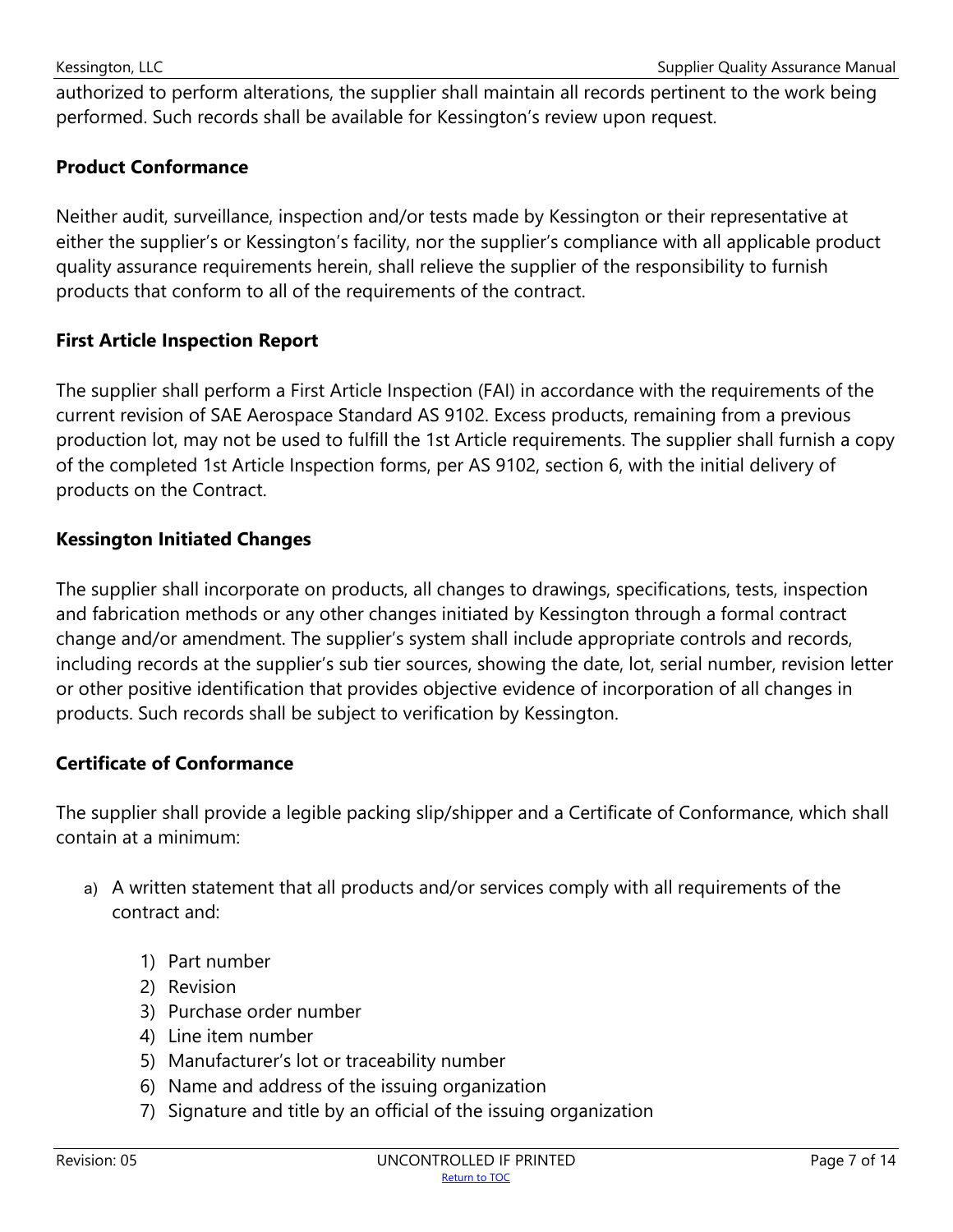- b) Evidence that all products and/or services were purchased directly from authorized distributors as applicable
- c) Evidence that the material certification/test report is a true and correct copy of the original certification/test report issued by the supplier and covers products delivered on the contract as applicable

In the event that more than one lot or heat of raw material is used by the supplier, each fabricated lot of products shall be identified and/or packaged in separate lots to maintain traceability and integrity to the applicable material certifications and/ or process certifications. Quantity must be clearly stated for each lot.

# <span id="page-8-0"></span>**Material and Process Certifications**

For each lot or heat of material supplied on this contract, the supplier shall furnish a copy of the original mill test report meeting the requirements of the specification and listing the material description. Including as applicable, the material name or designation, alloy, type, class, grade or condition, producer's (mill) name, the lot or heat number and the material specification and revision to which the material complies. In addition, for:

- a) Process Certifications For all special processes required by the contract for reference documents and performed by the supplier or the supplier's sub tier source, the supplier shall furnish the certification/test report. The certification/test report shall include as a minimum, a complete description of the special process performed, process name, applicable specification and revision, type, class, grade, etc. quantity, description, part number and revision level.
- b) Heat Treat Certifications With each shipment of products, the supplier shall furnish a time/temperature certification that contains as a minimum duration and temperature range.
- c) Nondestructive Test (NDT) Reports With each shipment of products, the supplier shall furnish the certified test report for all nondestructive testing (NDT) performed. The report shall be issued by the organization that actually performed the NDT and shall include a complete description of the test, specification, revision, type, method, and class. When products are serialized or identified with a lot or batch number, such identification shall appear on the NDT reports and exposed radio-graphic film.

# <span id="page-8-1"></span>**Supplier's Records**

Unless otherwise specified, the supplier shall retain all required records as objective evidence of conformance to contract requirements indefinitely. This includes the supplier's records and certifications of the inspection and test performed in the course of procurement, manufacturing, testing, processing, inspecting, preserving, packaging and shipping products. Such records shall be made available to Kessington for review upon request.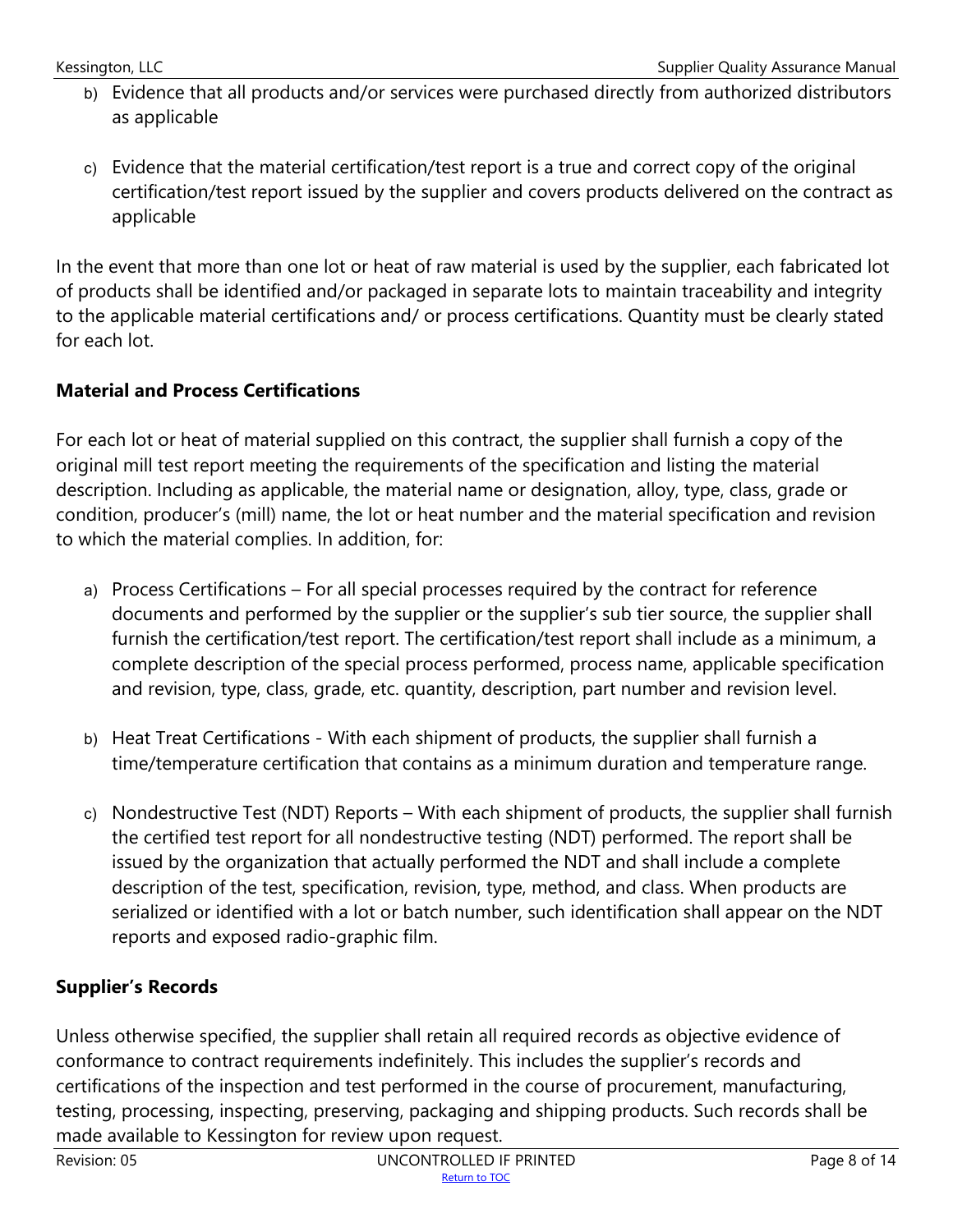#### <span id="page-9-0"></span>**Corrective and Preventive Action**

When a quality system or product nonconformance is identified, Kessington may request a corrective and preventive action from the supplier. Such requests require a documented response by the supplier within thirty (30) days. If the root cause cannot be determined within the required time a request for extension can be made through the buyer.

Corrective Action shall include the following information:

- a) Immediate Correction/Short Term Solution: The supplier has 24 hours to respond to the notification. This section should describe actions taken to correct symptoms in the short term. The response should include when, where, how and by whom correction will be or has been made. Potential ramifications of findings shall also be investigated and corrected.
- b) Root Cause: The source or origin of the nonconformance, as well as any contributing factors involved. This section records the supplier's analysis of the finding to determine the root cause of the problem.
- c) Preventive Action: The remedial corrective action implemented to address the source or root cause of the nonconformance that will preclude recurrence. The response shall include changes to procedures, processes and/or training.
- d) Review for Effectiveness: The plan to ensure that the committed corrective action has been implemented and effective. This section indicates that the supplier has verified or will verify the root cause corrections have been accomplished.

An audit may be required to ensure that the committed action plan has been found to be effective as implemented in precluding recurrence of the nonconformance.

# <span id="page-9-1"></span>**Control of Nonconforming Material**

The supplier shall establish and maintain an effective and positive system for controlling nonconforming material, including procedures for the identification, segregation, presentation and disposition of reworked or repaired products. Repair of nonconforming products shall be in accordance with documented procedures acceptable to Kessington. The acceptance of nonconforming products is the prerogative of and shall be as prescribed by Kessington. All nonconforming products, including suspected nonconforming products, shall be positively identified with a nonconforming tag and segregated to prevent customer end use. Any products manufactured from the supplier's material found to be nonconforming to the drawings, specifications, contract or other applicable requirements, shall be segregated and dispositioned. Any products manufactured from Kessington supplied material shall be identified, segregated and returned to Kessington.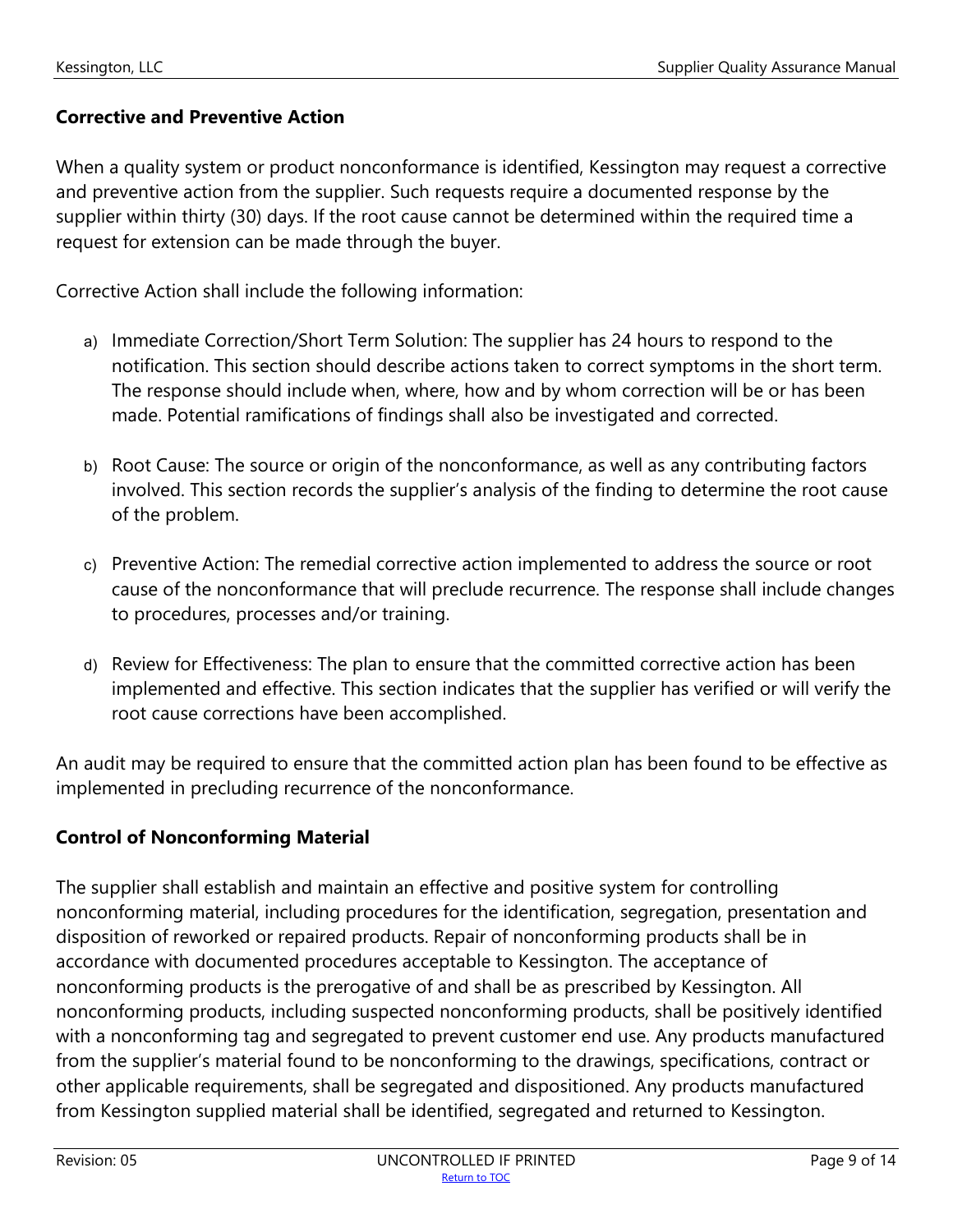- a) Product dispositions of obvious rework, return-to-vendor, or obvious scrap may be dispositioned by the supplier.
- b) Kessington shall be notified in writing within 24 hours or one business day, if nonconforming product has been inadvertently delivered. Notification shall include a description of the discrepancy, part numbers, serial/lot numbers affected, date of shipment and contract number.
- c) All rework shall be subject to re-inspection in accordance with documented instructions, procedures and/or original manufacturing plans.
- d) Non conformances found during a sampling inspection will require 100% screening of entire lot for the detected nonconformity. All nonconforming products shall be segregated from remaining acceptable lot production and clearly marked for their nonconformity.
- e) Obvious Scrap In the event the nonconformity cannot be reworked, the nonconforming product will be rendered unusable by destruction.

# <span id="page-10-3"></span>**Quality Surveillance**

All contractual Quality Systems and product requirements are subject to review by Kessington. The supplier shall provide reasonable facilities and assistance, including all quality records and related data for the contracted items upon request. Kessington will coordinate and identify mandatory inspection points at the earliest practical time convenient to both Kessington and the supplier.

#### <span id="page-10-0"></span>**Audits and Surveys**

Audits and surveys shall be conducted on an as needed basis as determined by Kessington for the purpose of verifying products, processes, or Quality Systems. Supplier shall provide reasonable facilities and assistance, including all quality records and related documents for the purpose of conducting such audits or surveys.

#### <span id="page-10-1"></span>**Use of Approved Process Suppliers**

Products which require special processing where the characteristics of the process cannot be fully verified by subsequent inspection and testing shall be processed by Kessington approved sources. The only exceptions are products such as industry standard hardware, commercial off the shelf components (COTS), and nondestructive testing or heat treatment of raw materials performed by the mill source or their suppliers. Use of processes and/or process sources that have not been approved by Kessington may result in return of all products to the supplier at the supplier's expense.

For approved source information, contact Kessington.

#### <span id="page-10-2"></span>**Suppliers Packaging Material**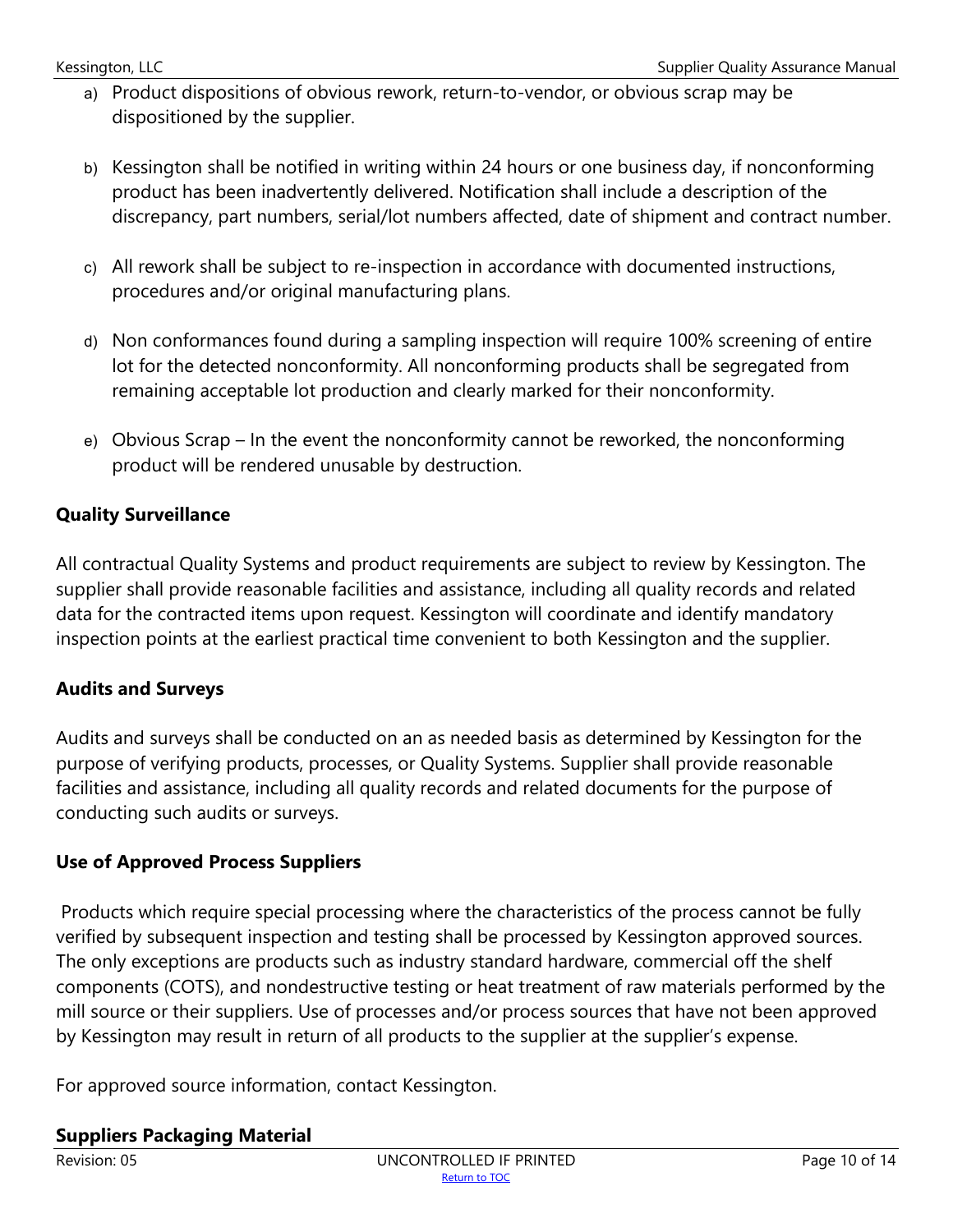The supplier shall preserve and protect product against environmental induced corrosion and deterioration, physical and mechanical damage, and other forms of degradation during storage, shipping and handling of product. No part to part contact is acceptable during shipment.

# <span id="page-11-0"></span>**Foreign Object Detection (FOD)**

Supplier shall have a Foreign Object Detection (FOD) program implemented.

# <span id="page-11-1"></span>**REACH Compliance**

The supplier shall comply with the requirements within EC1907/2006 with regard to "substances in articles". They shall declare whether certain chemicals are present at a level of greater than 0.1% (w/w) in our components. This can be done by completing a declaration that can be provided by Kessington. The declaration should be signed by an officer of the company with appropriate authority.

These chemicals have been deemed by the EC authorities to be substances of very high concern (SVHC) and are recorded in a "candidate list". A copy of the list can be accessed at <https://echa.europa.eu/candidate-list-table>

# <span id="page-11-2"></span>**Honeywell SPOC 165 (Section 2) Approved Process Sources Required**

The supplier's system shall assure that only approved sub-tier sources listed on the Honeywell SPOC 165 (section 2) are used. Use of specified sub-tier sources does not relieve the supplier of compliance to all applicable technical and quality requirements.

# <span id="page-11-3"></span>**Raw Material Verification**

The supplier shall develop, document, and implement a raw material (sheet, plate, bar, rod etc.) verification program that will ensure that material(s) received from the supplier's sub tier sources meets all the applicable technical and quality requirements. The supplier's verification program shall include provisions for monitoring and periodic testing (no less than annually for each material type from each material supplier) of raw material(s) upon receipt to ensure such material(s) meets all applicable requirements and implement appropriate storage and controls to preclude commingling of different heat/lots or batches of material(s). Raw material testing shall be in accordance with specification requirements and shall be performed by the supplier at a NADCAP (National Aerospace and Defense Contractors Accreditation Program) approved testing laboratory. The supplier's verification program shall document the frequency of such tests and the test results. Records showing the results of the supplier's material verification program and its effectiveness shall be made available to Kessington for review upon request.

Material and components shall be reviewed at receipt for any potential counterfeit products. When appropriate, Counterfeit parts or suspect material are subject to: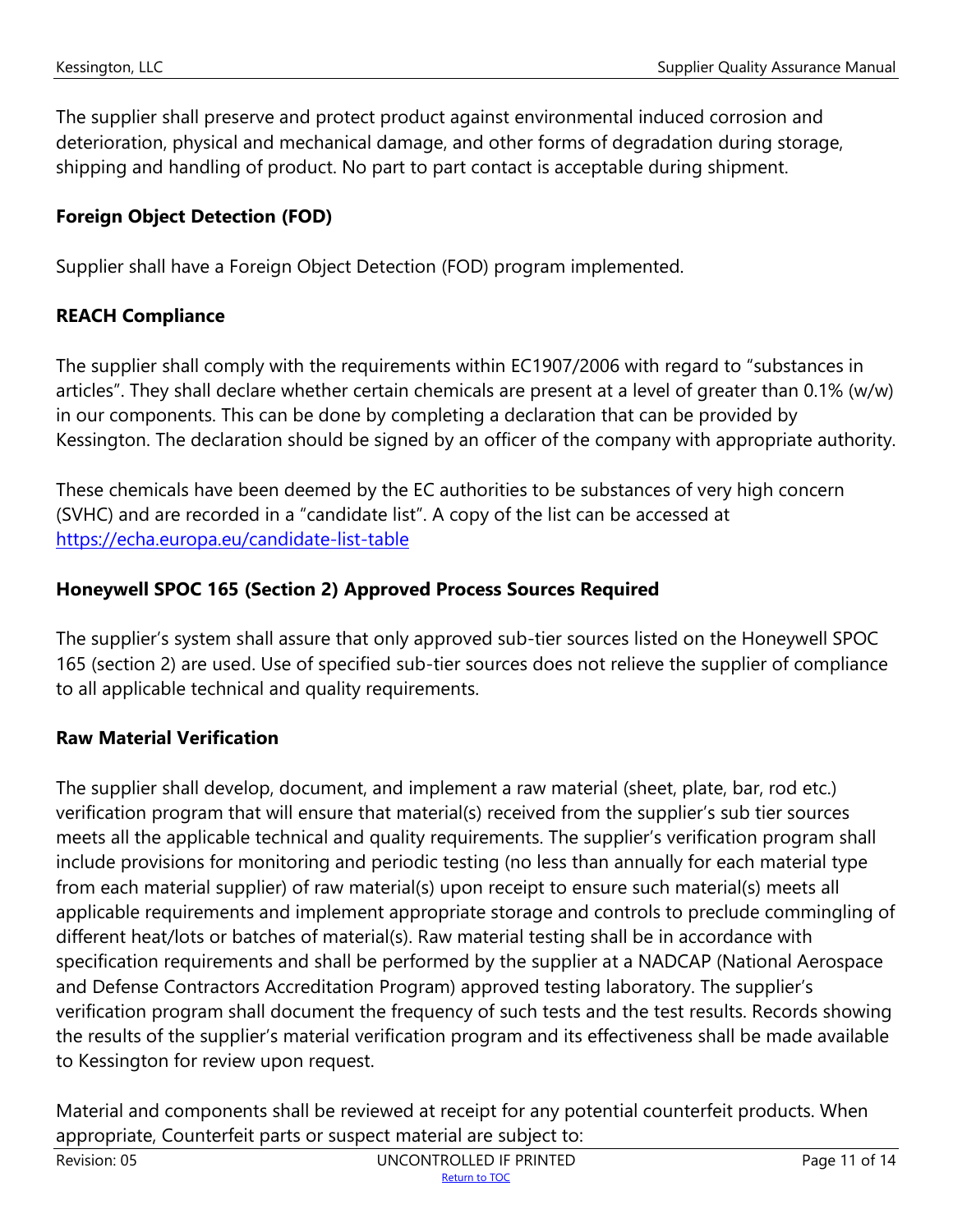- Quarantine
- Customer/supplier notification within 5 days
- Destruction

Suspect counterfeit material for Honeywell end use is further subject to entry into the Counterfeit Avoidance Workflow System (CAWS) in order to receive further direction.

# <span id="page-12-0"></span>**NADCAP Approved Special Processor**

All Special Processors used must be NADCAP approved.

# <span id="page-12-1"></span>**Kessington Furnished Equipment**

When equipment is furnished by Kessington, the supplier's procedures shall include as a minimum the following:

- Examination upon receipt to detect damage in transit
- Inspection for completeness and proper type
- Periodic inspection and calibration to guard against damage from handling, and deterioration during storage
- Functional testing as required to determine satisfactory operation
- Identification and protection from improper use or disposition

The supplier shall report to Kessington any equipment found damaged, malfunctioning or otherwise unsuitable for use. In the event of damage the supplier shall determine and record probable cause and reasoning for withholding from use.

# <span id="page-12-2"></span>**Kessington Furnished Raw Material**

Strict accountability of material furnished by Kessington shall be maintained by the supplier. In the event that more than one lot or heat of material is furnished to the supplier, the supplier shall maintain individual material lot integrity and provide positive traceability of material lot/heat numbers to the specific products delivered. The supplier shall provide on the packing list/shipper or on a separate document, a statement that all products delivered on this contract were manufactured from material furnished by Kessington and from the material heat or lot number(s) identified on the material and/or Kessington's shipper to the supplier.

# <span id="page-12-3"></span>**Limited Shelf Life Material(s)**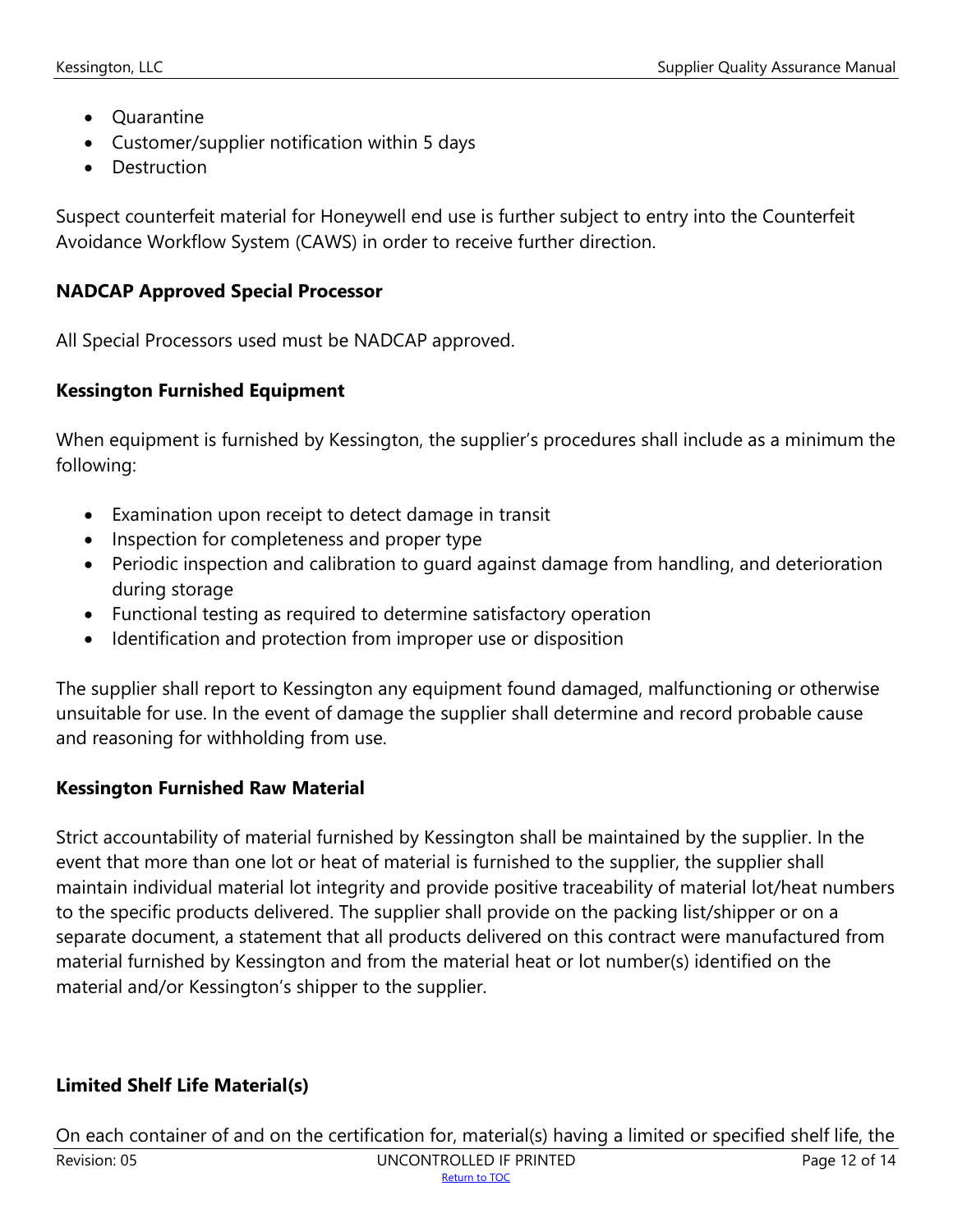supplier shall show the cure or manufacture date, expiration date or shelf life, lot or batch number and when applicable, any special storage or handling conditions. The information shall be in addition to the normal identification requirements of the drawing, specification and/or contract. Time lapse between cure or manufacture date of such material(s) and date of scheduled receipt by Kessington under the contract shall not exceed 80% of the shelf life for the material without prior written waiver from Kessington for each shipment.

#### <span id="page-13-0"></span>**Functional Test Data**

The supplier shall furnish the actual product functional test results (data sheets) recording the actual readings for each test parameter specified by the engineering drawing, acceptance test procedure (ATP), specification or contract.

# <span id="page-13-1"></span>**Defense Federal Acquisition Regulation Supplement**

Raw material and components produced from specialty metals, as determined in The Defense Federal Acquisition Regulation Supplement (DFARS) 252.225-7003, 252.225-7008 and 252.225-7009, shall be compliant as specified in Subsection 225.872-1. If the supplier does not have a copy of DFAR 252.225- 7003, 252.225-7008, 252.225-7009 or DFAR 225.872- 1 for the list of specialty metals and qualifying (approved) countries, the supplier shall contact Kessington.